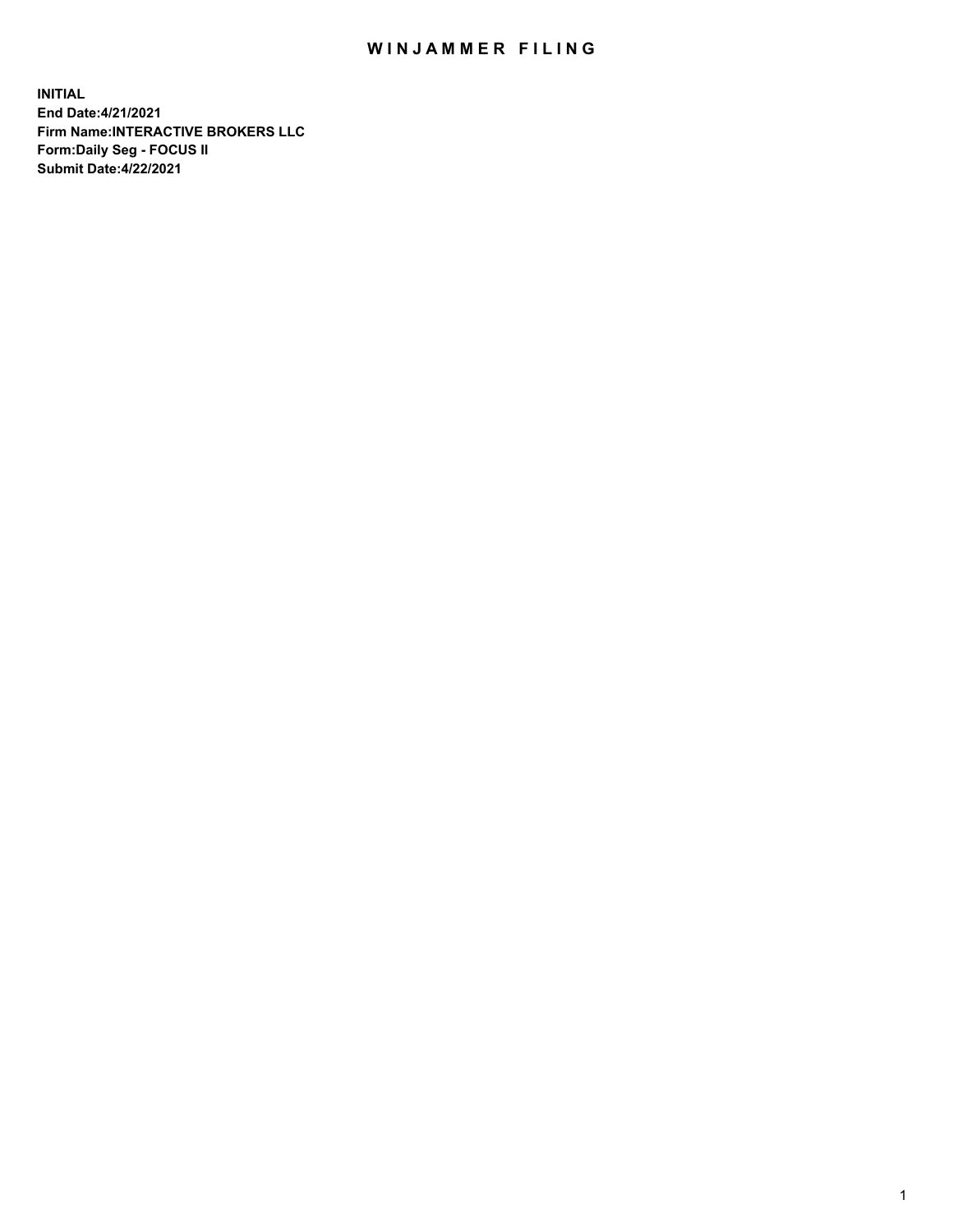**INITIAL End Date:4/21/2021 Firm Name:INTERACTIVE BROKERS LLC Form:Daily Seg - FOCUS II Submit Date:4/22/2021 Daily Segregation - Cover Page**

| Name of Company                                                                                                                                                                                                                                                                                                                | <b>INTERACTIVE BROKERS LLC</b>                                                                  |
|--------------------------------------------------------------------------------------------------------------------------------------------------------------------------------------------------------------------------------------------------------------------------------------------------------------------------------|-------------------------------------------------------------------------------------------------|
| <b>Contact Name</b>                                                                                                                                                                                                                                                                                                            | James Menicucci                                                                                 |
| <b>Contact Phone Number</b>                                                                                                                                                                                                                                                                                                    | 203-618-8085                                                                                    |
| <b>Contact Email Address</b>                                                                                                                                                                                                                                                                                                   | jmenicucci@interactivebrokers.c<br>om                                                           |
| FCM's Customer Segregated Funds Residual Interest Target (choose one):<br>a. Minimum dollar amount: ; or<br>b. Minimum percentage of customer segregated funds required:% ; or<br>c. Dollar amount range between: and; or<br>d. Percentage range of customer segregated funds required between:% and%.                         | $\overline{\mathbf{0}}$<br>$\overline{\mathbf{0}}$<br>155,000,000 245,000,000<br>0 <sub>0</sub> |
| FCM's Customer Secured Amount Funds Residual Interest Target (choose one):<br>a. Minimum dollar amount: ; or<br>b. Minimum percentage of customer secured funds required:% ; or<br>c. Dollar amount range between: and; or<br>d. Percentage range of customer secured funds required between:% and%.                           | $\overline{\mathbf{0}}$<br>0<br>80,000,000 120,000,000<br>0 <sub>0</sub>                        |
| FCM's Cleared Swaps Customer Collateral Residual Interest Target (choose one):<br>a. Minimum dollar amount: ; or<br>b. Minimum percentage of cleared swaps customer collateral required:% ; or<br>c. Dollar amount range between: and; or<br>d. Percentage range of cleared swaps customer collateral required between:% and%. | $\overline{\mathbf{0}}$<br><u>0</u><br>$\underline{0}$ $\underline{0}$<br>00                    |

Attach supporting documents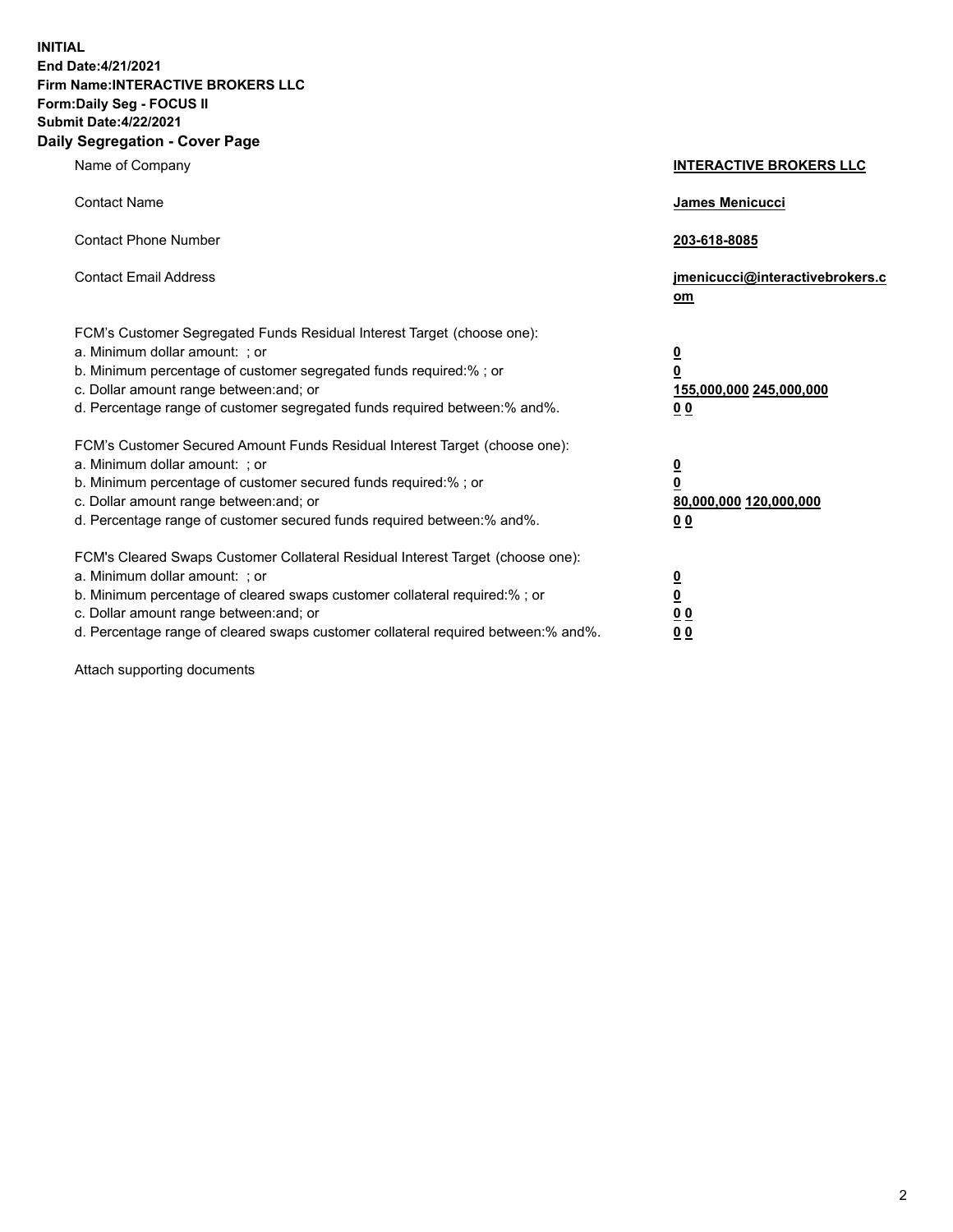## **INITIAL End Date:4/21/2021 Firm Name:INTERACTIVE BROKERS LLC Form:Daily Seg - FOCUS II Submit Date:4/22/2021 Daily Segregation - Secured Amounts**

|     | Dany Ocgregation - Occurea Anioants                                                         |                                   |
|-----|---------------------------------------------------------------------------------------------|-----------------------------------|
|     | Foreign Futures and Foreign Options Secured Amounts                                         |                                   |
|     | Amount required to be set aside pursuant to law, rule or regulation of a foreign            | $0$ [7305]                        |
|     | government or a rule of a self-regulatory organization authorized thereunder                |                                   |
| 1.  | Net ledger balance - Foreign Futures and Foreign Option Trading - All Customers             |                                   |
|     | A. Cash                                                                                     | 474,326,950 [7315]                |
|     | B. Securities (at market)                                                                   | 0 [7317]                          |
| 2.  | Net unrealized profit (loss) in open futures contracts traded on a foreign board of trade   | 16,334,449 [7325]                 |
| 3.  | Exchange traded options                                                                     |                                   |
|     | a. Market value of open option contracts purchased on a foreign board of trade              | 90,738 [7335]                     |
|     | b. Market value of open contracts granted (sold) on a foreign board of trade                | $-19,046$ [7337]                  |
| 4.  | Net equity (deficit) (add lines 1. 2. and 3.)                                               | 490,733,091 [7345]                |
| 5.  | Account liquidating to a deficit and account with a debit balances - gross amount           | 5,462 [7351]                      |
|     | Less: amount offset by customer owned securities                                            | 0 [7352] 5,462 [7354]             |
| 6.  | Amount required to be set aside as the secured amount - Net Liquidating Equity              | 490,738,553 [7355]                |
|     | Method (add lines 4 and 5)                                                                  |                                   |
| 7.  | Greater of amount required to be set aside pursuant to foreign jurisdiction (above) or line | 490,738,553 [7360]                |
|     | 6.                                                                                          |                                   |
|     | FUNDS DEPOSITED IN SEPARATE REGULATION 30.7 ACCOUNTS                                        |                                   |
| 1.  | Cash in banks                                                                               |                                   |
|     | A. Banks located in the United States                                                       | 66,180,161 [7500]                 |
|     | B. Other banks qualified under Regulation 30.7                                              | 0 [7520] 66,180,161 [7530]        |
| 2.  | <b>Securities</b>                                                                           |                                   |
|     | A. In safekeeping with banks located in the United States                                   | 299,997,000 [7540]                |
|     | B. In safekeeping with other banks qualified under Regulation 30.7                          | 0 [7560] 299,997,000 [7570]       |
| 3.  | Equities with registered futures commission merchants                                       |                                   |
|     | A. Cash                                                                                     | $0$ [7580]                        |
|     | <b>B.</b> Securities                                                                        | $0$ [7590]                        |
|     | C. Unrealized gain (loss) on open futures contracts                                         | $0$ [7600]                        |
|     | D. Value of long option contracts                                                           | $0$ [7610]                        |
|     | E. Value of short option contracts                                                          | 0 [7615] 0 [7620]                 |
| 4.  | Amounts held by clearing organizations of foreign boards of trade                           |                                   |
|     | A. Cash                                                                                     | $0$ [7640]                        |
|     | <b>B.</b> Securities                                                                        | $0$ [7650]                        |
|     | C. Amount due to (from) clearing organization - daily variation                             | $0$ [7660]                        |
|     | D. Value of long option contracts                                                           | $0$ [7670]                        |
|     | E. Value of short option contracts                                                          | 0 [7675] 0 [7680]                 |
| 5.  | Amounts held by members of foreign boards of trade                                          |                                   |
|     | A. Cash                                                                                     | 247,680,202 [7700]                |
|     | <b>B.</b> Securities                                                                        | $0$ [7710]                        |
|     | C. Unrealized gain (loss) on open futures contracts                                         | 7,375,514 [7720]                  |
|     | D. Value of long option contracts                                                           | 90,738 [7730]                     |
|     | E. Value of short option contracts                                                          | -19,046 [7735] 255,127,408 [7740] |
| 6.  | Amounts with other depositories designated by a foreign board of trade                      | 0 [7760]                          |
| 7.  | Segregated funds on hand                                                                    | $0$ [7765]                        |
| 8.  | Total funds in separate section 30.7 accounts                                               | 621,304,569 [7770]                |
| 9.  | Excess (deficiency) Set Aside for Secured Amount (subtract line 7 Secured Statement         | 130,566,016 [7380]                |
|     | Page 1 from Line 8)                                                                         |                                   |
| 10. | Management Target Amount for Excess funds in separate section 30.7 accounts                 | 80,000,000 [7780]                 |
| 11. | Excess (deficiency) funds in separate 30.7 accounts over (under) Management Target          | 50,566,016 [7785]                 |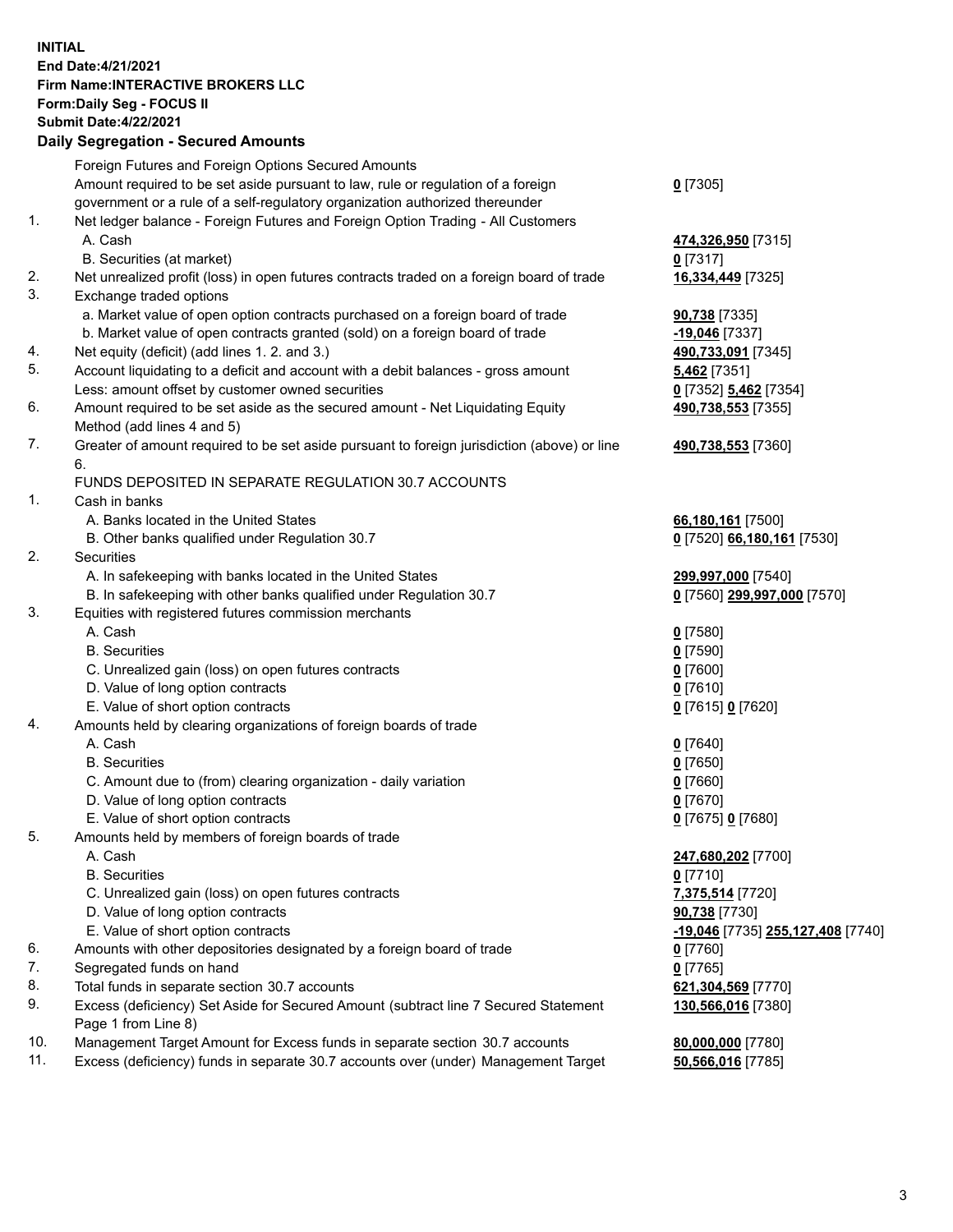**INITIAL End Date:4/21/2021 Firm Name:INTERACTIVE BROKERS LLC Form:Daily Seg - FOCUS II Submit Date:4/22/2021 Daily Segregation - Segregation Statement** SEGREGATION REQUIREMENTS(Section 4d(2) of the CEAct) 1. Net ledger balance A. Cash **6,498,878,750** [7010] B. Securities (at market) **0** [7020] 2. Net unrealized profit (loss) in open futures contracts traded on a contract market **171,424,736** [7030] 3. Exchange traded options A. Add market value of open option contracts purchased on a contract market **309,153,416** [7032] B. Deduct market value of open option contracts granted (sold) on a contract market **-249,024,909** [7033] 4. Net equity (deficit) (add lines 1, 2 and 3) **6,730,431,993** [7040] 5. Accounts liquidating to a deficit and accounts with debit balances - gross amount **1,310,203** [7045] Less: amount offset by customer securities **0** [7047] **1,310,203** [7050] 6. Amount required to be segregated (add lines 4 and 5) **6,731,742,196** [7060] FUNDS IN SEGREGATED ACCOUNTS 7. Deposited in segregated funds bank accounts A. Cash **1,266,233,258** [7070] B. Securities representing investments of customers' funds (at market) **3,220,474,500** [7080] C. Securities held for particular customers or option customers in lieu of cash (at market) **0** [7090] 8. Margins on deposit with derivatives clearing organizations of contract markets A. Cash **1,995,881,569** [7100] B. Securities representing investments of customers' funds (at market) **401,562,014** [7110] C. Securities held for particular customers or option customers in lieu of cash (at market) **0** [7120] 9. Net settlement from (to) derivatives clearing organizations of contract markets **-11,567,189** [7130] 10. Exchange traded options A. Value of open long option contracts **308,915,508** [7132] B. Value of open short option contracts **-248,921,540** [7133] 11. Net equities with other FCMs A. Net liquidating equity **0** [7140] B. Securities representing investments of customers' funds (at market) **0** [7160] C. Securities held for particular customers or option customers in lieu of cash (at market) **0** [7170] 12. Segregated funds on hand **0** [7150] 13. Total amount in segregation (add lines 7 through 12) **6,932,578,120** [7180] 14. Excess (deficiency) funds in segregation (subtract line 6 from line 13) **200,835,924** [7190] 15. Management Target Amount for Excess funds in segregation **155,000,000** [7194] 16. Excess (deficiency) funds in segregation over (under) Management Target Amount **45,835,924** [7198]

Excess